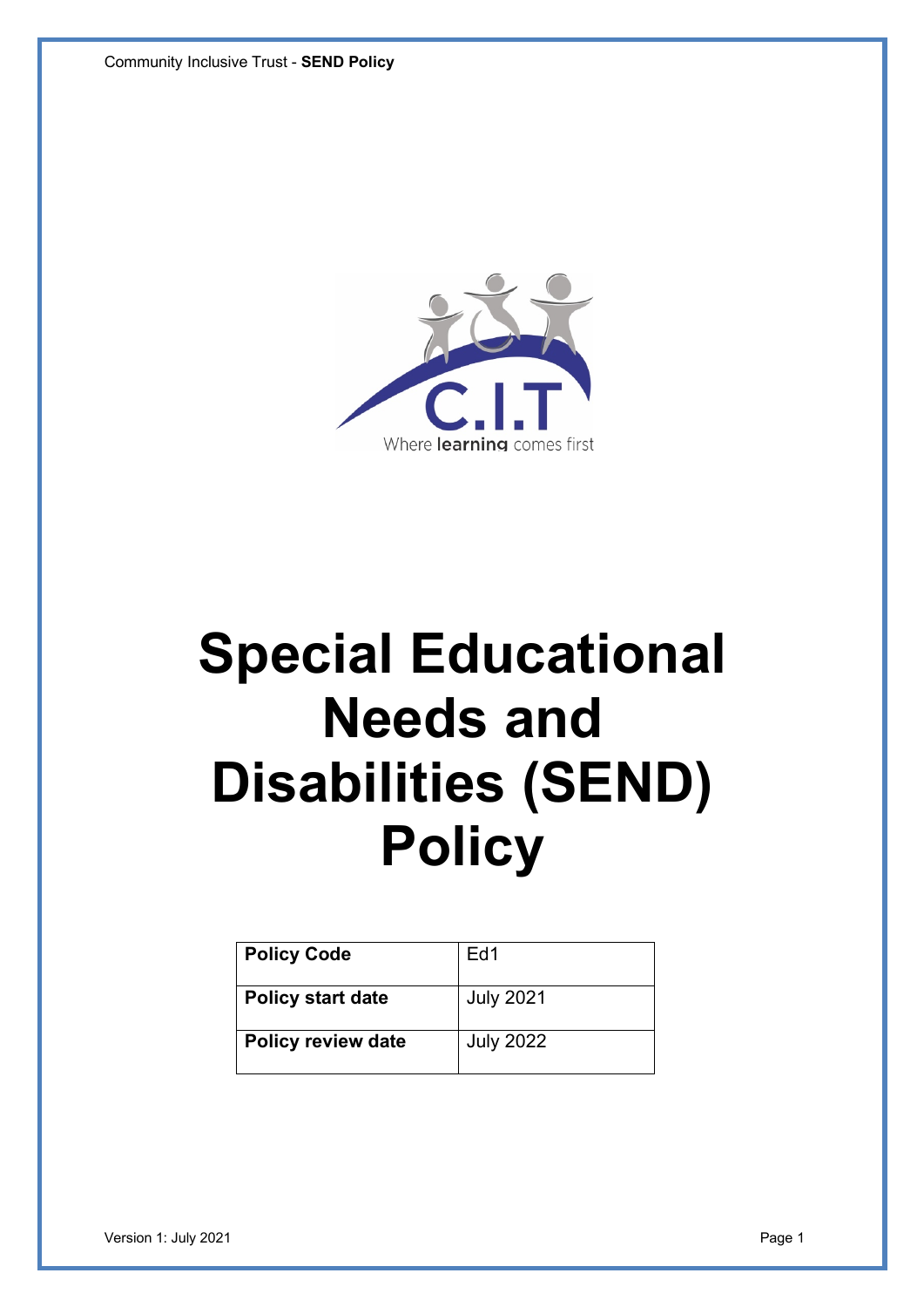# **1 Policy Statement**

- 1.1 This policy outlines the Trust's Special Educational Needs and Disability (SEND) provision and should be read alongside each of our school's individual working practices document.
- 1.2 References to the Trust within this policy specifically include all primary mainstream schools, special schools and LEARN Teaching Centre
- 1.3 This policy does not form part of any employee's contract of employment and it may be amended at any time.
- 1.4 This policy can be read in conjunction with the policies and other documents listed below:
	- Data Protection Policy
	- Health and Safety Policy
	- Equal Opportunities and Diversity Policy
	- Safeguarding and Child Protection
	- Parental Communications and Complaints Policy
	- Accessibility Plan
	- Admission Policy and Admission arrangements for each school in the Trust
	- Children and Families Act 2014
	- Equality Act 2010
	- SEN Code of Practice 2015
	- Covid Outbreak Management Plan

#### **2 Roles, Responsibilities and Implementation**

- 2.1 The Quality of Education Committee have overall responsibility for the effective operation of this policy and for ensuring compliance with the relevant statutory framework. This committee delegates day-to-day responsibility for operating the policy and ensuring its maintenance and review to the Directors' of Education for mainstream and special who are responsible for Teaching and Learning.
- 2.2 Leaders and Managers have a specific responsibility to ensure the fair application of this policy and all employees are responsible for supporting colleagues and ensuring its success.

## **3 Aims**

3.1 The Trust supports and values the abilities of all our pupils. It is our duty to provide equal opportunities for every pupil in our care and a safe and fully equipped learning environment which caters to the needs of every pupil as an individual. We are committed to inclusion in all aspects of academy life.

Version 1: July 2021 Page 2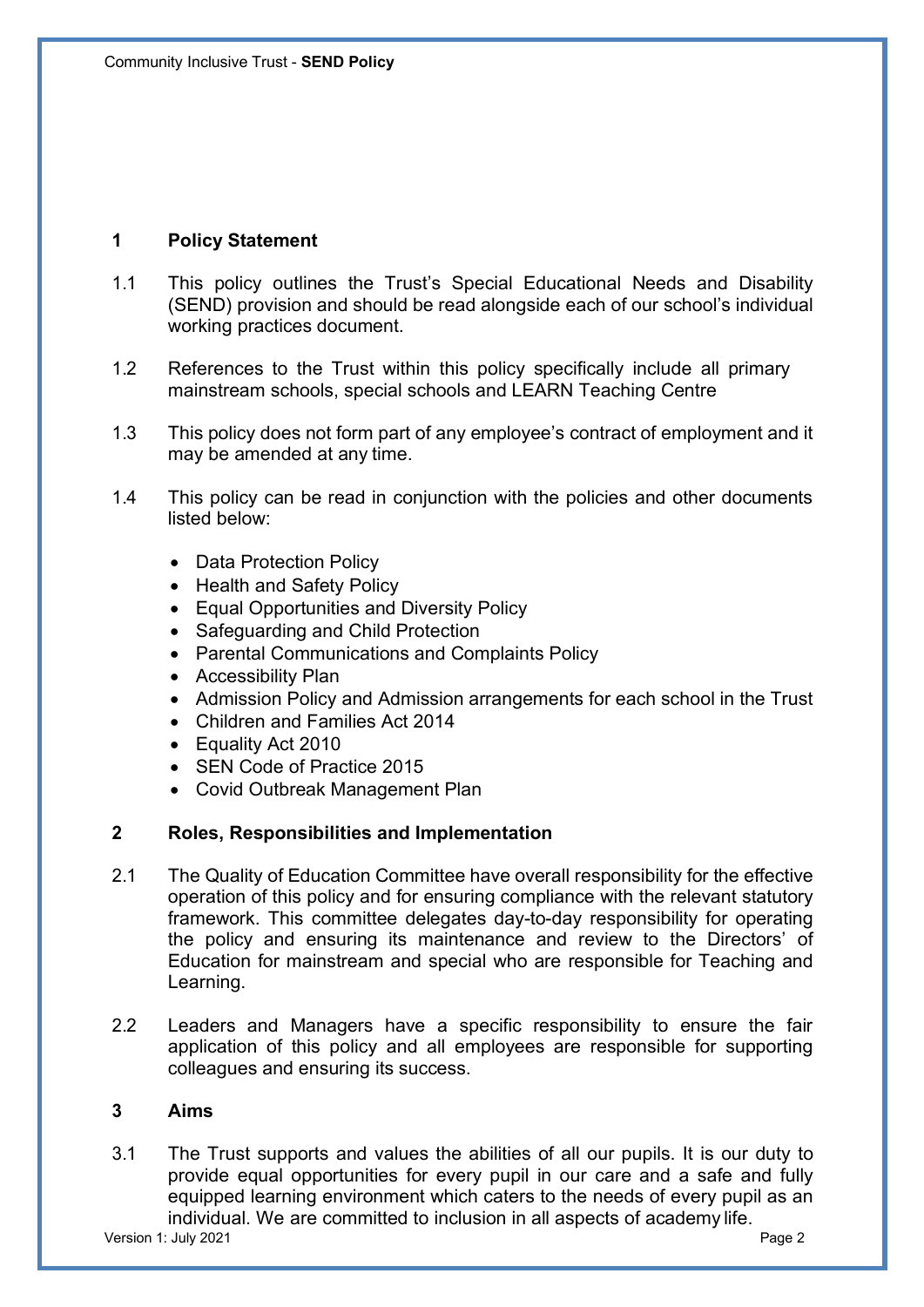- 3.2 To ensure all pupils with SEND have their needs identified in order to support academic progression and continued good physical and mental health and wellbeing.
- 3.3 To ensure that all pupils with SEND are able to fully access the curriculum by providing extra support or additional resources where appropriate and by removing their barriers to learning.
- 3.4 To ensure all pupils make a successful transition at every stage of their education and into adulthood.

## **4 Objectives**

The Trust's objectives are to:

- **Identify the needs of pupils with SEND as early as possible.** This is most effectively done by gathering information from parents/carers, pupils, education, including feeder schools, and health and social care services as appropriate. Regular tracking of pupil data will also highlight areas of concern that might lead to a criteria-led identification of SEND.
- **Make appropriate provision to overcome all barriers to learning.**  Provision will be carefully monitored and regularly reviewed in order to ensure that individual targets are met and any gap is closed. Where targets are not met or gaps are not closed, individualised, comprehensive support systems have been developed at each of our Trust schools. Pupils are given the opportunity to develop, learn, participate and achieve the best possible outcomes irrespective of whether it is through reasonable adjustments for a disabled pupil or special educational provision for a pupil with SEND.
- **Create a learning environment where pupils feel confident to voice their opinions in relation to their individual needs.** This necessitates regular dialogue between pupils, their teachers and SENCO. Pupil voice and active participation will be encouraged at every opportunity.
- **Work with parents/carers** in effective partnership to gain a better understanding of their child, and fully involve them in all stages of their child's education. This includes supporting them in terms of understanding SEND procedures and practices, providing regular reports on their child's progress and sharing information regarding the provision within each of our schools and the effectiveness of the SEND Policy.
- **Work with specialist services** when the pupils' needs cannot be met by the school alone. Each of our schools have strong working relationships with external specialist services. This provision will be carefully monitored and regularly reviewed in order to ensure that individual needs are being met and all pupils' needs are catered for. Specialist services (not a finite list) will be involved where necessary, such as:
	- o Education Psychology Service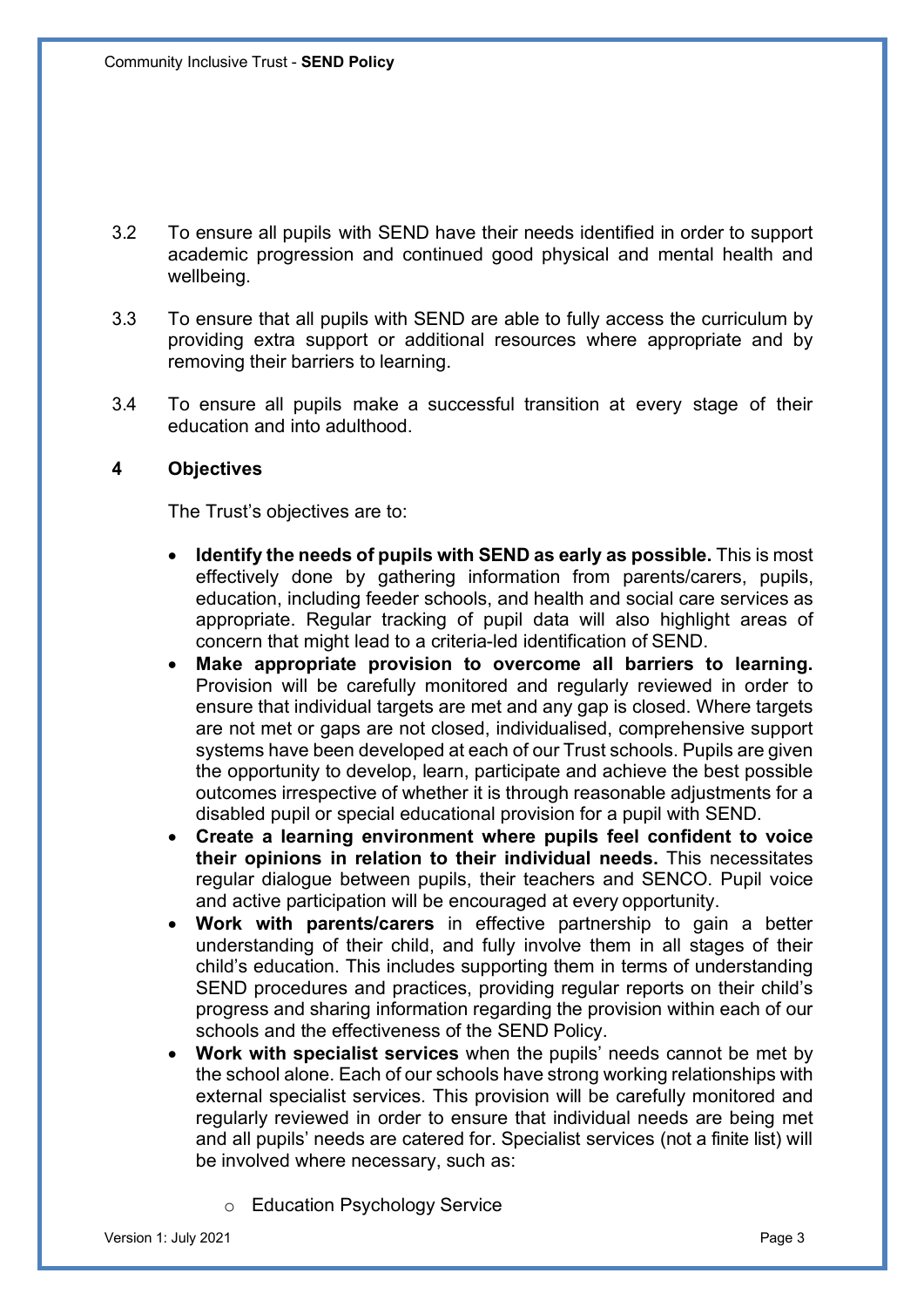- o Specialist Teaching Team (STT)
- o Speech and Language Service
- o Working Together Team
- o Specialist Outreach Services
- o Child and Adolescent Mental Health Services (CAMHS)
- o Health Services
- o Children's' Services
- o Behaviour Outreach Support Services (BOSS)

Further services are listed in the SEN Information Report outlined on each school's website.

# **5 Responsibility for the coordination of SEND provision**

- 5.1 In line with the SEND Code of Practice each of our mainstream schools have a SENDCo responsible for the coordination of the school's support for pupils with SEND. However, there is no legal requirement to have a SENDCo in **special** schools, so throughout this Policy, where SENDCos in mainstream schools are mentioned, the term 'responsible person' will be used synonymously for special schools. Specific details are outlined on each school's website within their SEND Information Report.
- 5.2 Within the Trust the SEND Governance is under the responsibility of the Quality of Education Committee.

# **6 Arrangements for coordinating SEN provision**

- 6.1 The SENDCo within each mainstream school will hold details of all pupils identified as having SEND.
- 6.2 All staff have access to the following information for their own school on the CIT website/School website:
	- The SEND Information Report which shows processes and pathways for SEND pupils within each setting.
	- Practical advice, teaching strategies, and information about types of SEND.
	- Updated information on current legislation (policy into practice) and SEND provision.
	- The Trust's SEND policy

# **7 Admission arrangements**

7.1 The Trust believes that their admissions criteria should not discriminate against any pupil with SEND. It has due regard for the statutory requirements advocated in the SEND Code of Practice and is in accordance with the national legislation, including the Equality Act 2010.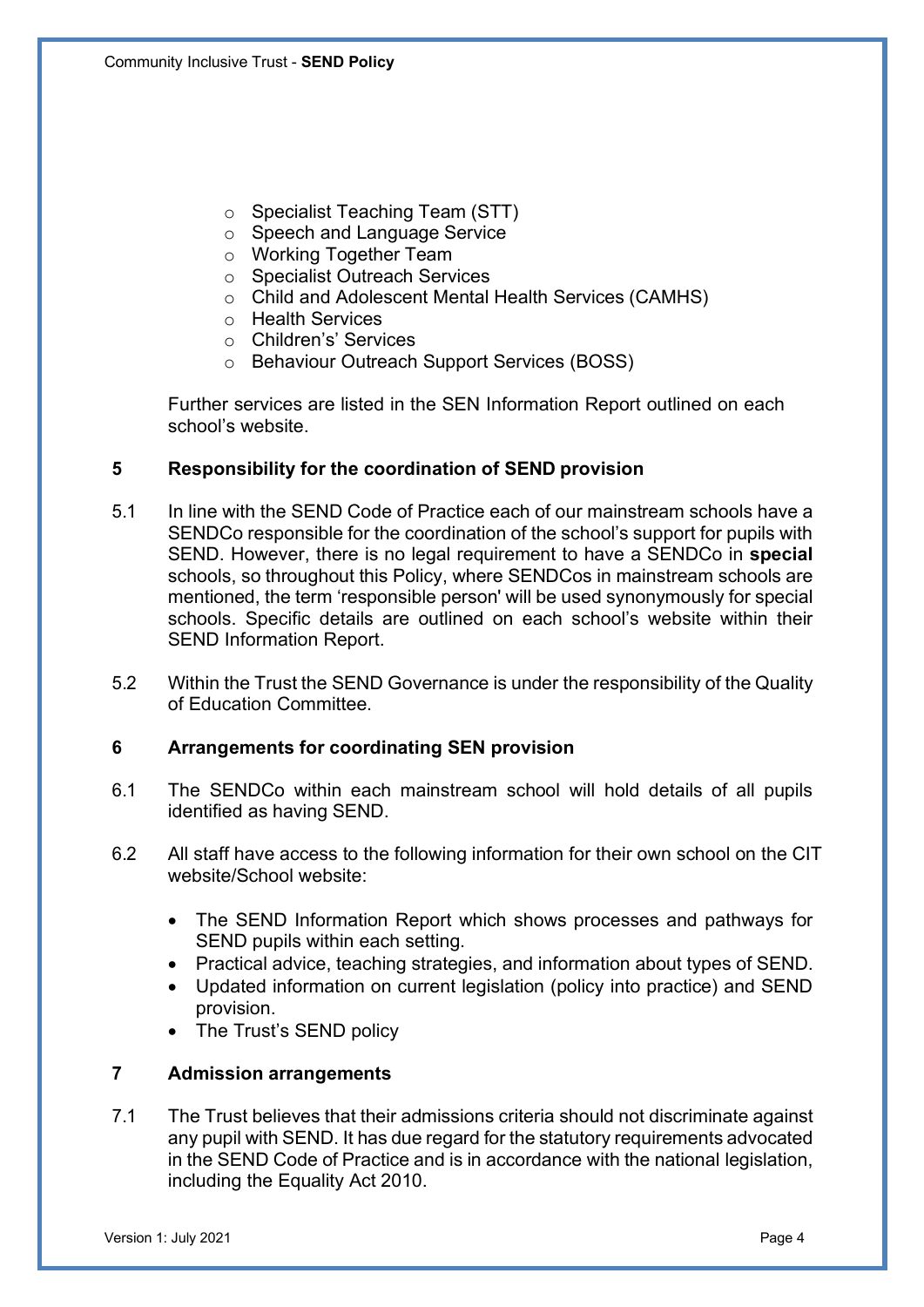- 7.2 The Trust recognises the School Admissions Code of Practice requires children and young people with SEND to be treated fairly. Admissions authorities:
	- **Must** consider applications from parents of children who have SEND but do not have a Statement/EHC plan on the basis of the school's published admissions criteria as part of normal admissions procedures;
	- **Must not** refuse to admit a child who has SEND but does not have a Statement/EHC plan because they do not feel able to cater for those needs;
	- **Must not** refuse to admit a child on the grounds that they do not have a Statement/EHC plan.
- 7.3 The Trust also acknowledges The Equality Act 2010 which prohibits schools from discriminating against disabled children and young people in respect of admissions for a reason related to their disability.
- 7.4 Transitional meetings are held, for example, from early years to primary education, primary to secondary, secondary to further education and in preparing for adult life. All relevant paperwork is passed to the SENDCo/responsible person by the previous feeder school and/or the Local Authority. Students transferring to each of our schools have opportunities to visit and experience sample induction days and a variety of classes before they transfer. A transition meeting is held in order to discuss the necessary arrangements to be made as well as any other important information relating to that pupil's needs. Where necessary the SENDCo/responsible person will arrange further meetings with relevant staff to discuss specific pupil needs at each stage of transition. If relevant information is not available through the normal channels, school SENDCos/ responsible person will do all they can to obtain it by other means.

# **8 Facilities for pupils with SEND**

- 8.1 There is a range of specialist provision available across the Trust including:
	- Sensory rooms;
	- Swimming pool and fitness suite used for physiotherapy provision;
	- Designated areas for individual and small group work;
	- ICT facilities with relevant hardware and software linked to the intervention provision.
- 8.2 Each school allocates specific staff to oversee pastoral requirements for all pupils including those with SEND.
- 8.3 Each school recognises the importance of ensuring each environment is accessible to all pupils including those with SEND. The information listed below may be considered when making reasonable adjustments:
	- Physical environments (lifts, lighting, wheelchair access, dedicated disabled parking places etc);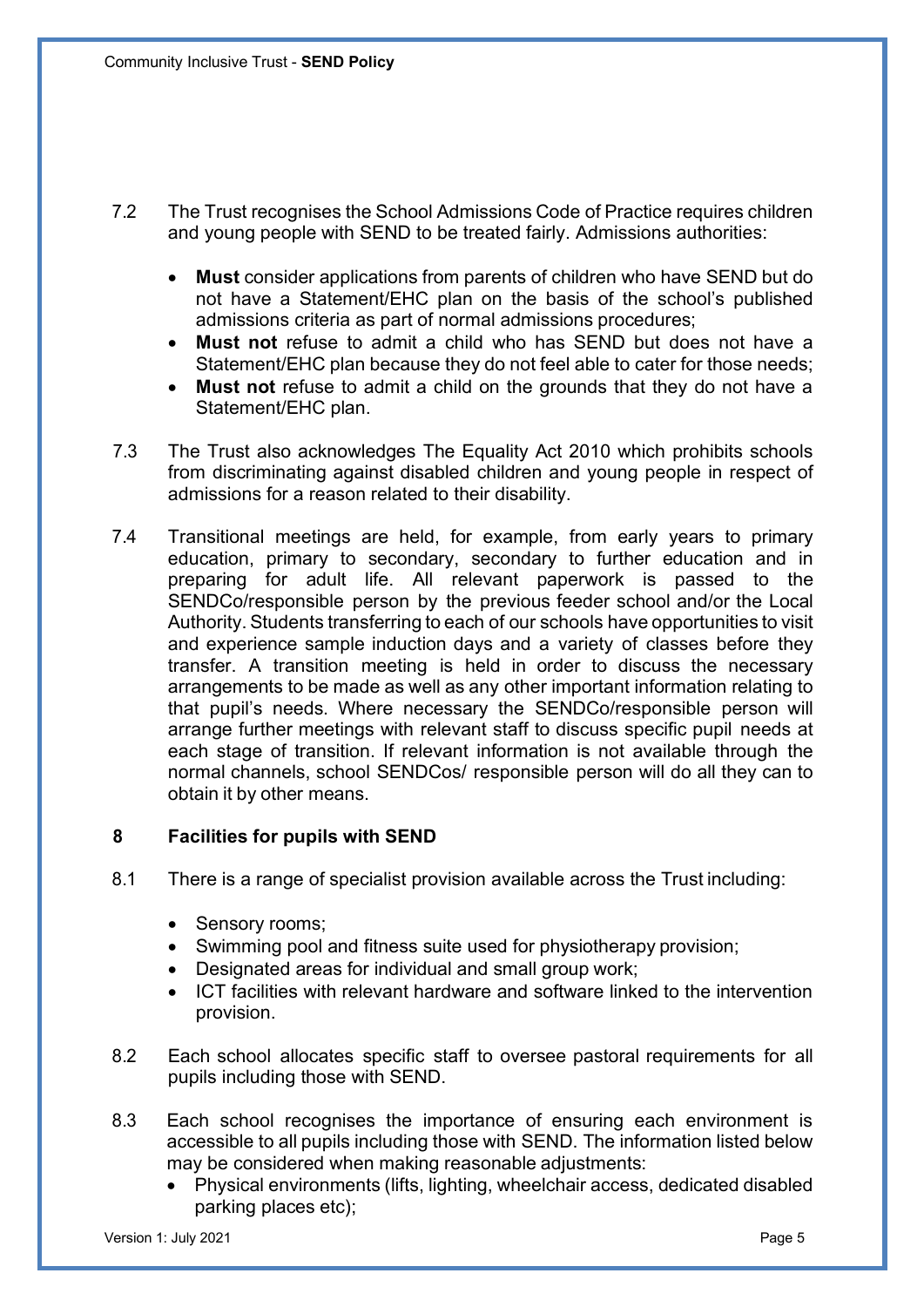- Assistive technology e.g. use of specialist IT equipment:
- Increased access to the curriculum and assistance during examinations;
- Transport requirements.

## **9 Allocation of resources for pupils with SEND**

9.1 The SENDCo/responsible person will identify areas of pupil need and make appropriate provision in terms of staffing and resources**.** The resources within each setting are clearly outlined on each school's Provision map/SEND report. These are reviewed through progress meetings, quality assurance module checks, through external agency support, through meetings with parents/carers and the pupil. The Provision Maps/SEND Reports are monitored and reviewed to ensure that any intervention is effective and ensures value for money.

## **10 Identifying Special Educational Needs**

- 10.1 A pupil has SEND where their learning difficulty or disability calls for special educational provision matched specifically to the pupil's identified SEN. Pupils' SEND are generally thought of in the following broad areas of need and support:
	- Communication and Interaction;
	- Cognition and Learning;
	- Social, Emotional and Mental Health;
	- Sensory and/or Physical Needs.
- 10.2 The identification of a pupil's predominant need is built into the overall approach to monitoring their progress and development. The purpose of identification is to work out what action needs to be taken to provide the necessary support and not to fit a pupil into a category. Each school considers the needs of the whole child.
- 10.3 Other circumstances may also impact on progress and attainment including such issues as health, welfare and attendance. A diagnosis of a need does not necessarily mean that a pupil has SEND and will require SEND provision. Pupils with behavioural needs, English as an Additional Language, slow progress or who have low attainment may not necessarily have SEND. However, additional information and appropriate assessments may be carried out and strategies implemented accordingly.

# **11 High quality teaching**

11.1 Special educational provision is underpinned by high quality teaching. Pupils who do not make the expected progress and fall outside the expected levels of attainment will be carefully monitored. The pupil's teacher will take appropriate steps to provide differentiated and personalised learning opportunities that will aid the pupil's individual academic progress.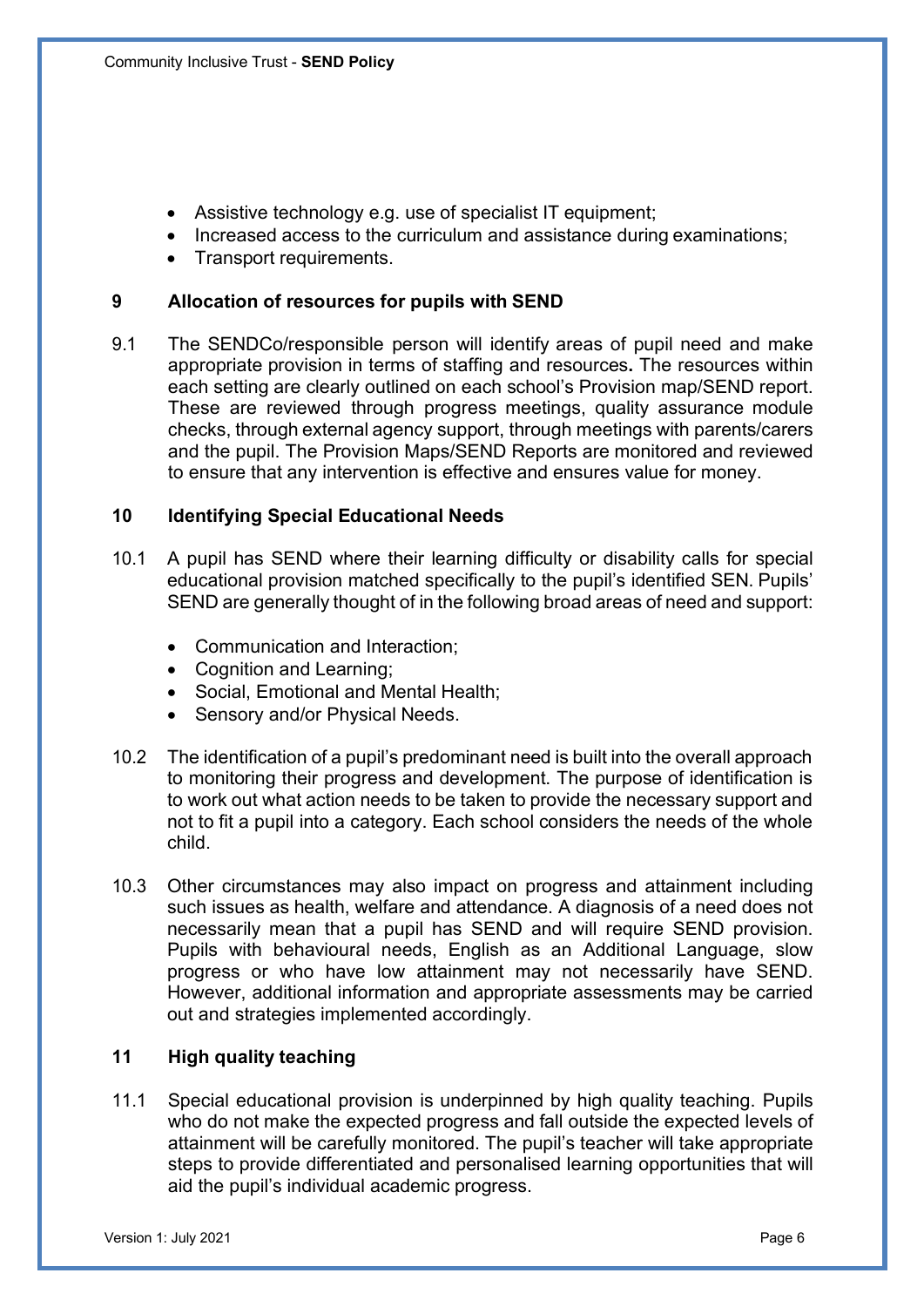- 11.2 Once a pupil has been identified as *possibly* having SEND they will be closely monitored by staff in order to gauge their level of learning and possible difficulties. This will be monitored closely and may include; progress meetings, learning walks, work sampling, moderation of assessment and discussion with colleagues. The SENDCo/responsible person will be consulted as needed for support and advice and may wish to observe the pupil in class.
- 11.3 Parents/carers will be fully-informed at every stage of their child's development and the circumstances under which they are being monitored. They are actively encouraged to be full partners and share information and knowledge within each school. Pupils recently removed from the SEND Register will be closely monitored so that the expected levels continue to be attained.
- 11.4 Where a pupil is identified as having SEND, the single category of SEND support will be used. Each school will aim to provide high-quality special educational provision for those who need it. A graduated approach involving a four-part cycle of Assess, Plan, Do and Review will be implemented. Information incorporating useful strategies and reasonable adjustments will be recorded on the Individual Profile and parents are informed and consulted at every stage.
- 11.5 Each of our schools will make every effort to ensure that advice from the external specialist services is put into practice as swiftly as possible and will keep in regular contact with specialist services and parents/carers regarding progress and targets met. External input can involve support and intervention, for example through specialist teaching or therapy. Each school will coordinate this and, with the external professional, will monitor, review and evaluate the effectiveness of interventions.

# **12 Referral for Education, Health and Care (EHC) Needs Assessment**

12.1 The majority of pupils with SEND will have their needs met within mainstream provision. However, some pupils require an EHC Needs Assessment. Parents/carers, medical practitioners and educational establishments work together to make such requests. At this point the Local Authority needs to consider that each school has taken every step possible to support the pupil and determine that it is likely that the pupil will need additional resourcing. The SENDCo/responsible person is responsible for any referral agreed at a review meeting.

# **13 Education, Health and Care Plan (EHC)**

13.1 In some cases a pupil may require an EHC needs assessment in order for the Local Authority to decide whether it is necessary for them to make provision in accordance with an EHC plan. Parents/carers have the right to appeal against the decision. The purpose of an EHC plan is to make special educational provision to meet the special educational needs of the child or young person, to secure the best possible outcomes for them across education, health and social care and, as they get older, prepare them for adulthood.

version 1: July 2021 **Page 7**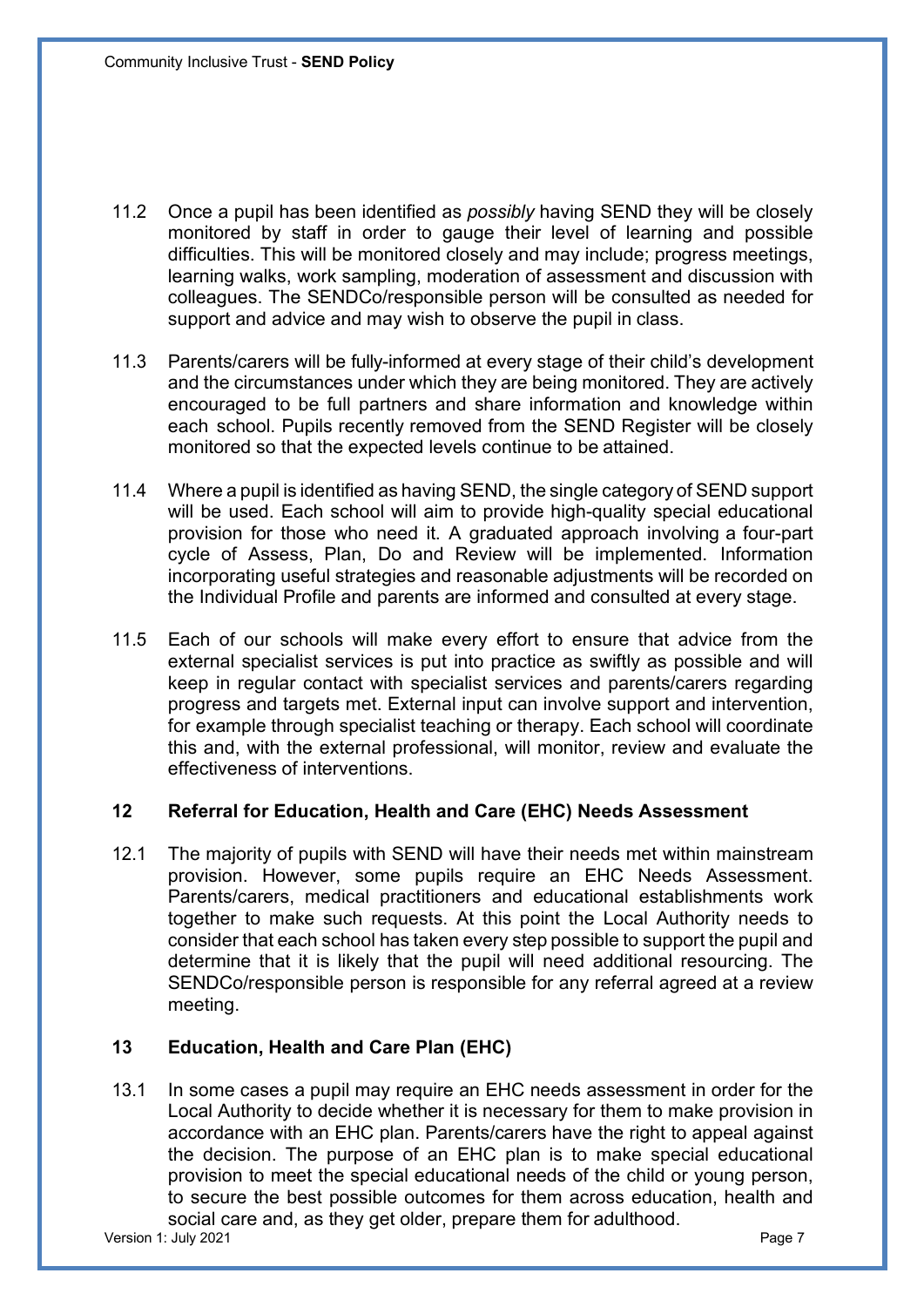13.2 Once an EHC plan is issued, it must be noted that this is a legal document and the school will be required to deliver and review annually the outcomes. The annual review enables provision for the pupil to be evaluated and, where appropriate, for changes to be put in place, for example, reducing or increasing levels of support.

#### **14 Access to the Curriculum, Information and Specialist Services**

- 14.1 Pupils with SEND will be given access to the curriculum through the specialist SEND provision within each school. Every effort will be made to educate pupils with SEND alongside their peers in a mainstream classroom setting. Where this is not possible, the SENDCo/responsible person will consult with the child's parents and associated parties so that 'reasonable adjustments' as required by Equality Act 2010 can be made. The curriculum is regularly reviewed by each school together with the SENDCo/responsible person to ensure that it is accessible to pupils of all levels and abilities, and supports the learning and progress of each individual pupil.
- 14.2 Each school aims to ensure that all resources and SEN provisions are being used effectively within each setting in order to support the curriculum and enable pupils to reach their full potential. Each school implements this by:
	- Keeping staff fully informed of pupils with SEND including sharing progress reports, medical reports and teacher feedback.
	- Providing regular training and learning opportunities for staff in all departments on the subject of SEND. School staff should be up to date with teaching methods which will aid the progress of all pupils including those with SEND.
	- Making use of all class facilities and space available.
	- Using in-class provision and support effectively to ensure that the curriculum is differentiated.
	- Making sure that individual or group work is available where it is felt that pupils would benefit from this.
	- Setting appropriate work which will motivate the pupils to achieve the best of their ability and celebrating achievements at all levels.

#### **15 Medical conditions**

15.1 Pupils with medical conditions are supported so that they have full access to education, including school trips and Physical Education, through the Trust's Medical Treatment Policy. Some pupils with medical conditions may be disabled and where this is the case each school will comply with its duties under the Equality Act 2010. Some pupils may also have SEND and may have an Education, Health and Care (EHC) plan which brings together health and social care needs, as well as their special educational provision.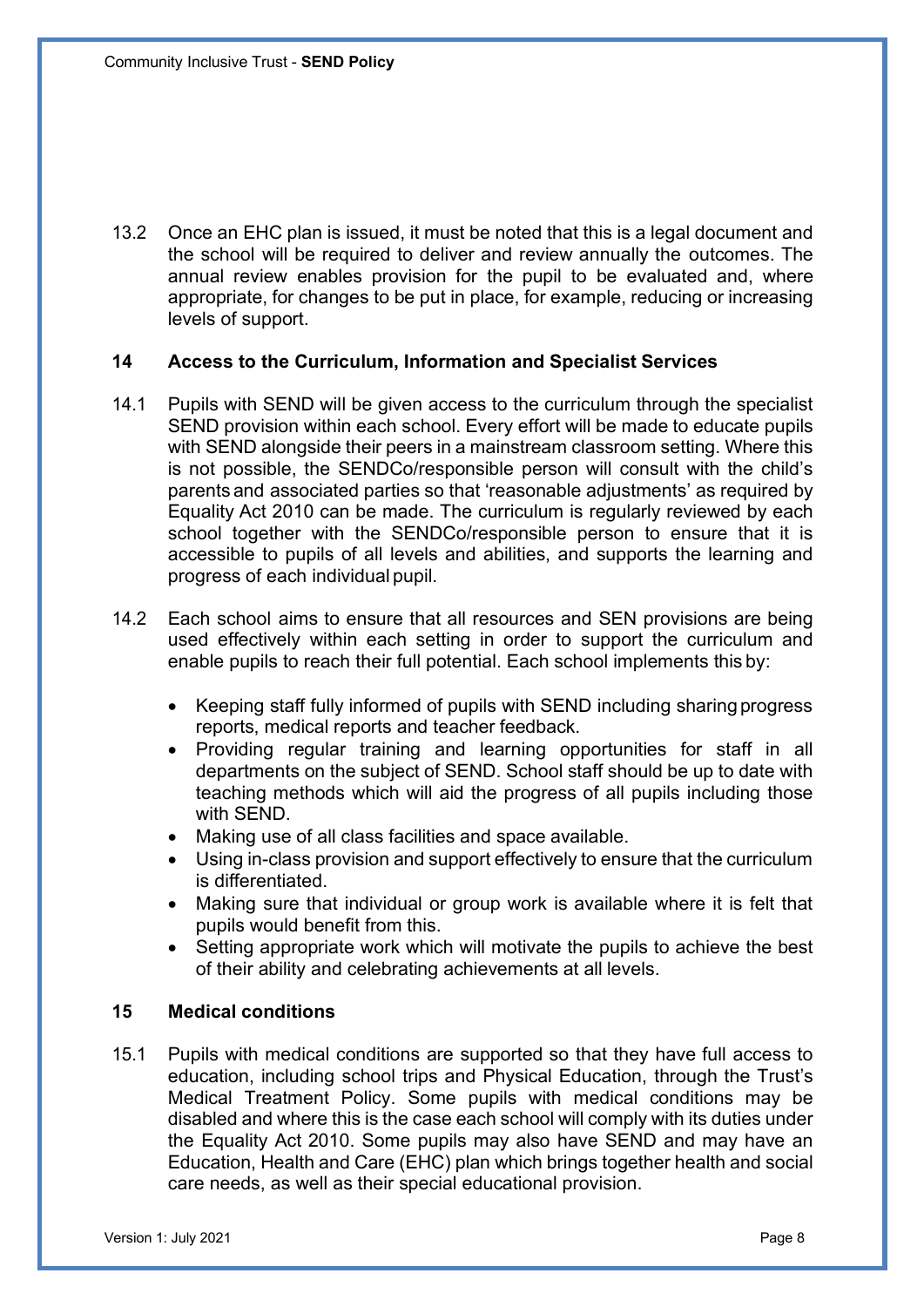15.2 Each school will make arrangements to support pupils with medical conditions. Individual healthcare plans specify the type and level of support required to meet the medical needs of such pupils. Where pupils also have SEND, their provision is planned and delivered in a co-ordinated way with the healthcare plan and Individual Profile.

## **16 Equality and inclusion of students with SEND**

- 16.1 The relevant SENDCo/responsible person oversees the school's policy for inclusion and is responsible for ensuring that it is implemented effectively throughout their school.
- 16.2 The Trust adopts a 'whole school approach' to special educational needs. Acknowledging that every teacher is a teacher of every child including those with SEND, staff will recognise the need for 'reasonable adjustments' to ensure inclusion of all pupils including those with a wide range of SEND. We are committed to ensuring that pupils with SEND can fulfil their potential and achieve optimal educational outcomes.
- 16.3 We aim to maximise opportunities for participation and achievement within each school by:
	- Providing a broad, balanced and ambitious curriculum for all pupils both in and outside of the classroom, including social interaction at break and lunch times.
	- Extending the curriculum to extracurricular activities; trips and residential visits.
	- Practising teaching methods that suit the needs of individual pupils.
	- Promoting an inclusive ethos throughout each school and encouraging social responsibility and understanding amongst all our pupils.

# **17 Evaluating the success of provision**

17.1 In order to evaluate progress in relation to SEND provision, each school captures and values feedback from pupils, parents and staff throughout the year. There is an annual formal evaluation of the effectiveness of the SEND provision and policy. The evaluation is carried out by the SENDCo/responsible person and in consultation with the Senior Leadership Team in each school.

## **18 In-Service training**

18.1 We recognise the need to train *all* our staff on SEND information*.* The responsible person for SEND along with the Senior Leadership Team, ensures that training opportunities are matched to school development priorities. Training opportunities are disseminated in line with the Code of Practice recommendations (general awareness, enhanced training and specialist training). The SENDCo/responsible person for SEND attends relevant SEND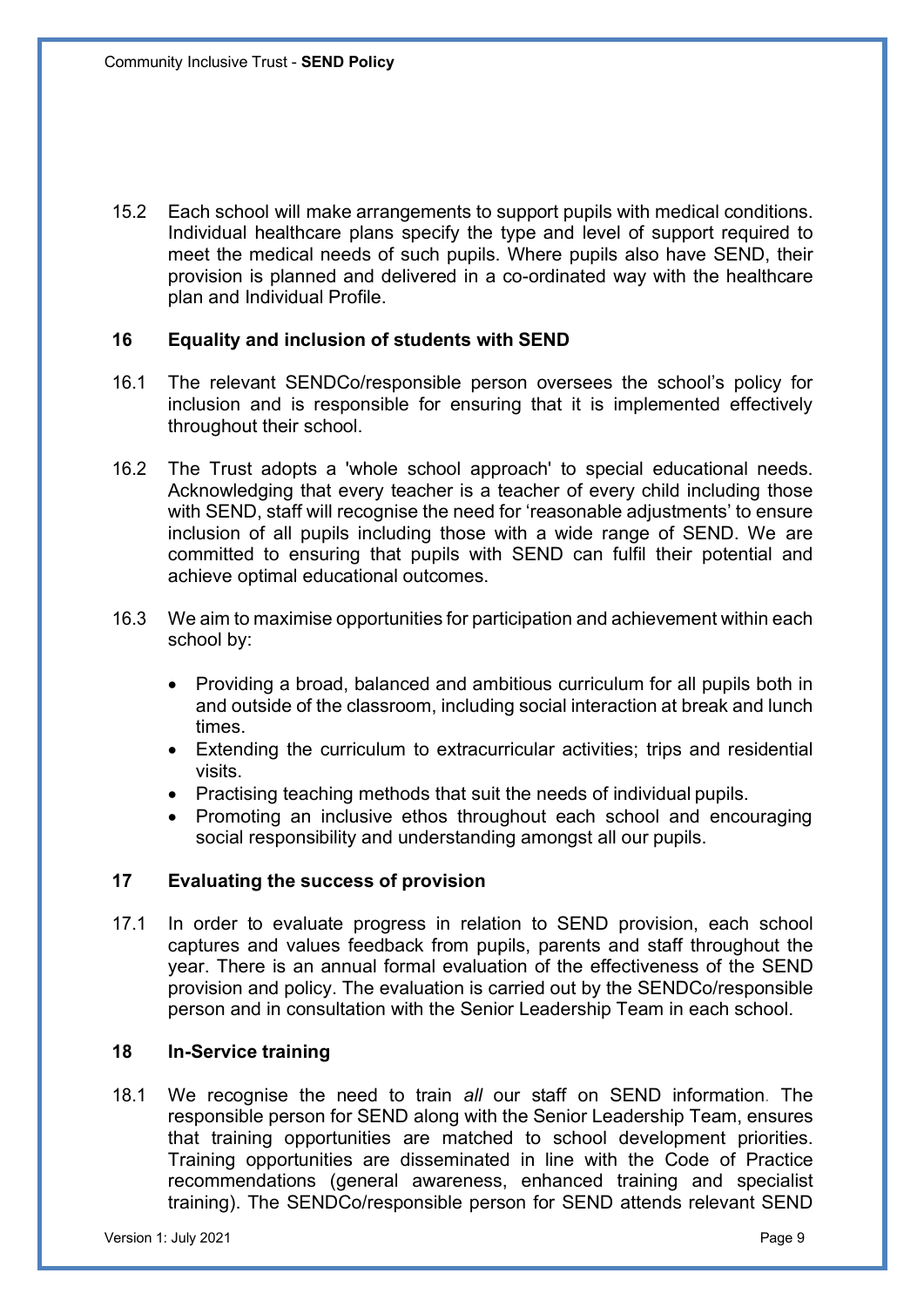courses and facilitates/signposts relevant SEND-focused external training opportunities for all staff.

#### **19 Working in partnership with parents/carers**

- 19.1 A respectful and trusting partnership with parents/carers plays a key role in enabling pupils with SEND to achieve their potential. To this end, we recognise that parents/carers hold key information and have knowledge and experience to contribute to the shared view of a pupil's needs and the best way of supporting them.
- 19.2 In line with the Code of Practice, parents/carers are kept up to date with their child's progress through progress reports, module data, parent's evenings, review meetings and written reports issued at specific times relevant to each year group.
- 19.3 In cases where more frequent regular contact with parents/carers is necessary, this will be arranged based on the individual pupil's needs. Each school SENDCo/ responsible person for SEND can signpost parents/carers to their SEND Information Report for specific information. Impartial advice and guidance is also available from the Local Authorities Family Service Directory which includes their Local Offer and the Information Advice and Support service. If an assessment or referral indicates that a pupil has additional learning needs the parents/carers and the pupil will always be consulted with regards to future provision. Parents/carers are invited to attend any meetings with external specialist services regarding their child.

# **20 COVID Provision**

- 20.1 In line with the Trust's COVID Outbreak Management plan, should schools be required to close, all those pupils with SEND will have a risk assessment undertaken to decide if they should have a place in school during some or all of the closure.
- 20.2 During the pandemic, schools will put in place procedures to ensure gaps in learning are identified and that the curriculum is adapted to best fill these gaps.

#### **21 Complaints procedure**

- 21.1 In line with The Trust's procedures, if a parent/carer has concern or complaint that has not been resolved, they should in the first instance contact the SENDCo at the respective school. If this matter is not resolved satisfactorily the headteacher of the relevant school should be notified.
- 21.2 If the concern is not resolved, parents/carers have the right to pursue the issue by following procedures outlined in our Parental Complaints and Communication Policy.